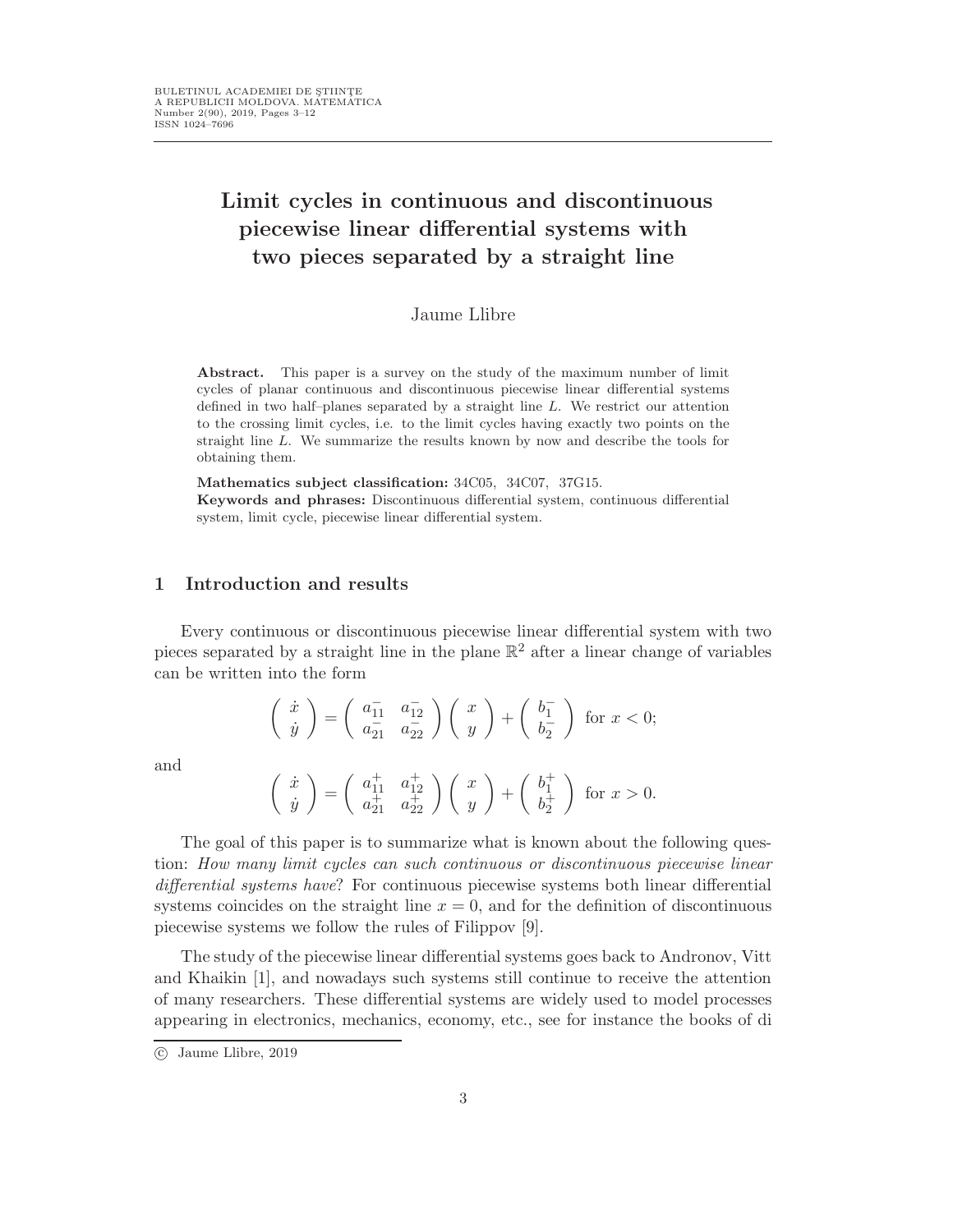#### 4 JAUME LLIBRE

Bernardo [3] and Simpson [37], the survey of Makarenkov and Lamb [35], as well as hundreds of references quoted in these last three works.

The simplest possible continuous but nonsmooth piecewise linear differential systems are the ones having only two pieces separated by a straight line in the plane  $\mathbb{R}^2$ . In 1990 Lum and Chua conjectured in [33, 34] that such continuous piecewise linear differential systems have at most one limit cycle. In 1998 this conjecture was proved by Freire et al. [10]. In 2013 a new and shorter proof was done by Llibre, Ordóñez and E. Ponce  $[26]$ , and recently another proof has been provided by Carmona, Fernández-Sánchez and Novaes [6]. But in all these papers the authors forgot to analyze the case when the two linear differential systems which form the piecewise linear differential system have no equilibrium points, this case was studied in Llibre and Teixeira [28] in 2016 where it is proved that the continuous piecewise systems have no limit cycles, but the discontinuous piecewise system can have at most one limit cycle.

The main objective of this paper is to study the problem of Lum and Chua just for the class of discontinuous piecewise linear differential systems in the plane with two pieces separated by a straight line. Several authors have tried to determine the maximum number of limit cycles for this class of discontinuous piecewise linear differential systems. Thus in one of the first papers dedicated to this problem Giannakopoulos and Pliete [13] in 2001 shown the existence of discontinuous piecewise linear differential systems with two limit cycles. Then in 2010 Han and Zhang [16] found other discontinuous piecewise linear differential systems with two limit cycles and they conjectured that the maximum number of limit cycles for discontinuous piecewise linear differential systems with two pieces separated by a straight line is two. But in 2012 Huan and Yang [17] provided numerical evidence of the existence of three limit cycles in this class of discontinuous piecewise linear differential systems. In 2012 Llibre and Ponce [27] inspired by the numerical example of Huan and Yang proved for the first time that there are discontinuous piecewise linear differential systems with two pieces separated by a straight line having three limit cycles. More precisely, they showed that the following discontinuous piecewise linear differential system with two zones separated by the straight line  $x = 1$ 

$$
\dot{\mathbf{X}} = \begin{cases} A^{+}\mathbf{X} & \text{if } x \ge 1, \\ A^{-}\mathbf{X} & \text{if } x < 1, \end{cases}
$$
 (1)

where  $\mathbf{X} = (x, y)^T$  with

$$
A^{+} = \begin{pmatrix} \frac{19}{50} & -1 \\ 1 & \frac{19}{50} \end{pmatrix} \text{ and } A^{-} = \begin{pmatrix} \frac{4}{3} & -\frac{20}{3} \\ \frac{377}{750} & -\frac{26}{15} \end{pmatrix}
$$

has the three limit cycles shown in Figure 1.

Later on other authors obtained also three limit cycles for discontinuous piecewise linear differential systems with two pieces separated by a straight line, see Braga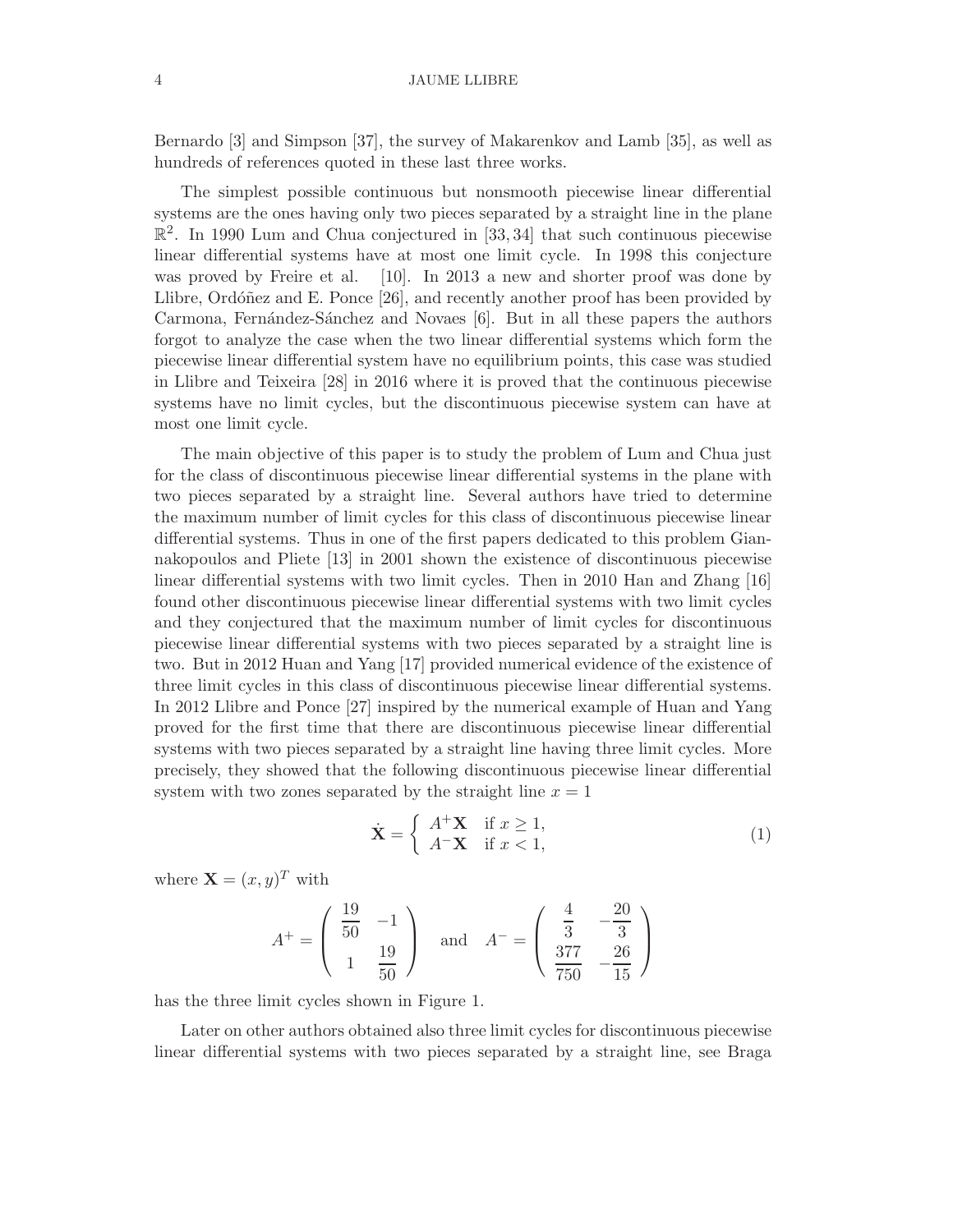

Figure 1. The first example with 3 limit cycles.

and Mello [4], 2013, Buzzi, Pessoa and Torregrosa [5], 2013, Liping Li [21], 2013, Freire, Ponce and Torres [12], 2014, and Llibre, Novaes and Teixeira [23], 2015.

The linear differential system that we consider in every half–plane extended to the full plane is either a focus (F) (include in this class of foci the centers), or a node (N) or a saddle (S). Thus in the beginning we distinguish six classes or types of planar discontinuous piecewise linear differential systems: FF, FN, FS, NN, NS and SS.

Limit cycles of discontinuous piecewise linear differential systems with two pieces separated by a straight line have been studied by many authors. In addition to the papers quoted by now we mention also some more articles.

In 2010 Shui, Zhang and Li [36] obtained some general results on the class of discontinuous piecewise linear differential systems here considered, mainly about the existence of heteroclinic and homoclinic orbits.

In 2012 Freire, Ponce and Torres [11] obtained a Liénard-like canonical form which is topologically equivalent to the original system if one restricts the attention to orbits with no points in the sliding set. Moreover they characterize some bifurcations leading to the birth of crossing periodic orbits and localize certain parameter regions where the number of crossing limit cycles is exactly two.

In 2013 Artés, Llibre, Medrado and Teixeira [2] studied the case SS and showed that this case can produce a focus on the straight line of discontinuity, and that the maximum number of limit cycles that can bifurcate from this focus is two.

The paper of Llibre, Teixeira and Torregrosa [30] was submitted at the beginning of 2012 and published in 2013. In it for the six types of systems FF, FN, FS, NN,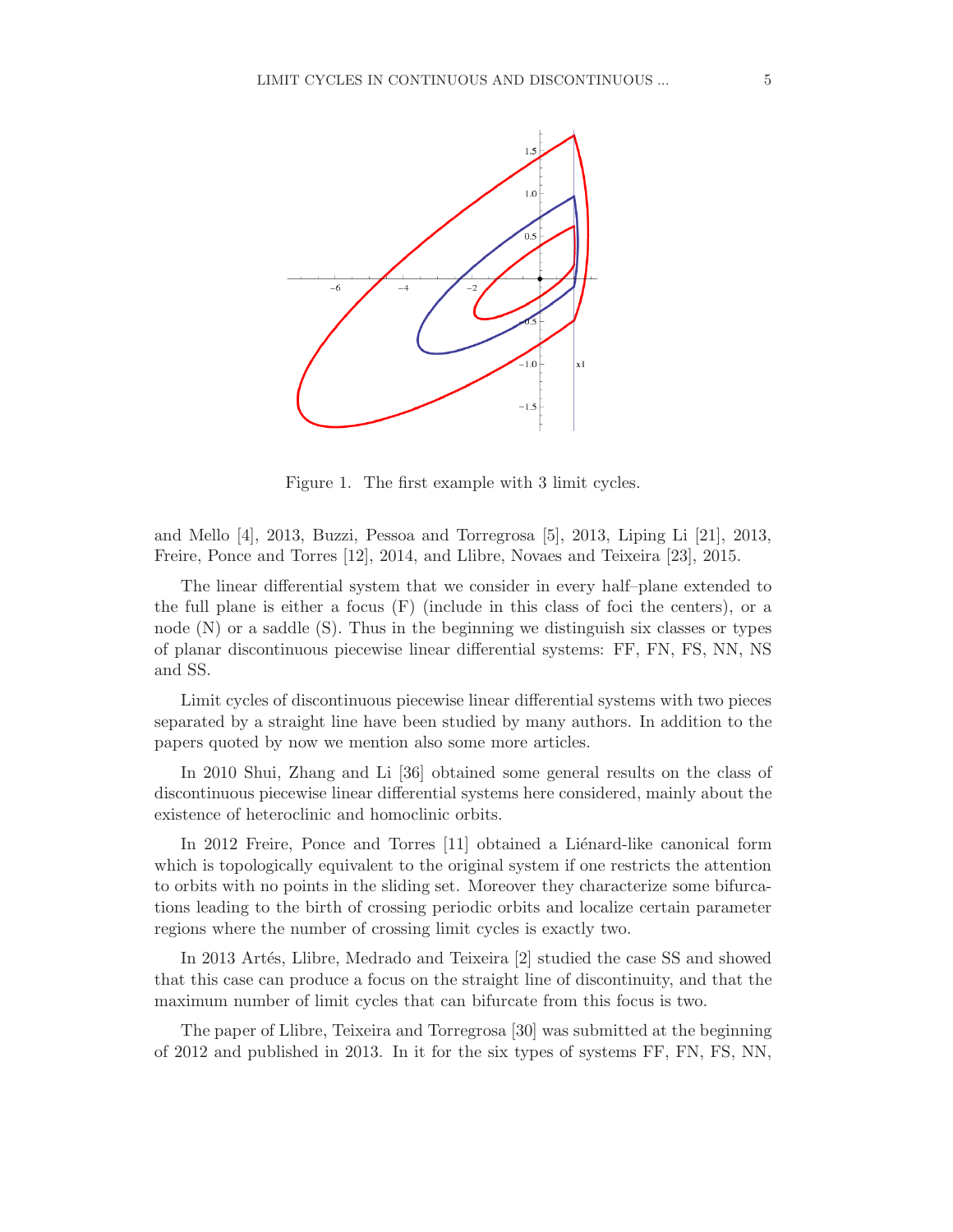NS, SS they provide examples with two limit cycles.

In 2013 Huan and Yang [18] showed that systems SS can exhibit two limit cycles, and in 2014 they proved in [19] that systems NN can also exhibit two limit cycles.

In 2015 Euzébio and Llibre [8] proved that the maximum number of crossing limit cycles, when one of the two linear differential systems has its equilibrium point on the straight line of discontinuity, is larger than two and smaller than four. This result was improved by Llibre, Novaes and Teixeria [24] in 2015 by proving that such a maximum is two.

In 2015 Gouveia, Llibre and Novaes [14] studied the linear differential center  $(x', y') = (-y, x)$  perturbed in the class of all discontinuous piecewise linear differential systems with two zones separated by the straight line  $y = 0$ . Using the Bendixson transformation they provided sufficient conditions to ensure the existence of a crossing limit cycle coming from the infinity.

In 2017 Castillo, Llibre and Verduzco [7] studied the creation or destruction of a crossing limit cycle when a sliding segment changes its stability, this phenomenon is known as a pseudo–Hopf bifurcation. In that paper, under generic conditions, the authors did an unfolding for such bifurcation, and proved the existence and uniqueness of a crossing limit cycle for such class of piecewise systems.

In 2019 Shimin Li and Llibre [22] provided the phase portraits in the Poincaré disc of those piecewise systems having a unique finite singular point which is a node or a focus. Moreover they also gave sufficient and necessary conditions for the existence and uniqueness of limit cycles in that class of systems.

We recall that there are three classes of linear nodes: nodes with different eigenvalues N, nodes with equal eigenvalues whose linear part does not diagonalize N', and nodes with equal eigenvalues whose linear part diagonalizes, called star nodes. Clearly if we have a star node this prevents the existence of crossing periodic orbits. Moreover now we shall distinguish between focus F and centers C. Then we can consider 15 classes or types of planar discontinuous piecewise linear differential systems: FF, FC, FN, FN', FS, CC, CN, CN', CS, NN, NN', NS, N'N', N'S and SS.

Summarizing the results of these articles we have that the maximum number of known limit cycles which one of these systems can exhibit is given in the following table.

|                | $\mathbf{F}$ | $\overline{C}$ |                |                | S              |
|----------------|--------------|----------------|----------------|----------------|----------------|
| F              | 3            | $\overline{2}$ | 3              | 3              | 3              |
| $\overline{C}$ |              | $\overline{0}$ |                |                |                |
| N              |              |                | $\overline{2}$ | $\overline{2}$ | $\overline{2}$ |
| $\mathbf{N}^*$ |              |                |                | $\overline{2}$ | $\overline{2}$ |
| S              |              |                |                |                | $\overline{2}$ |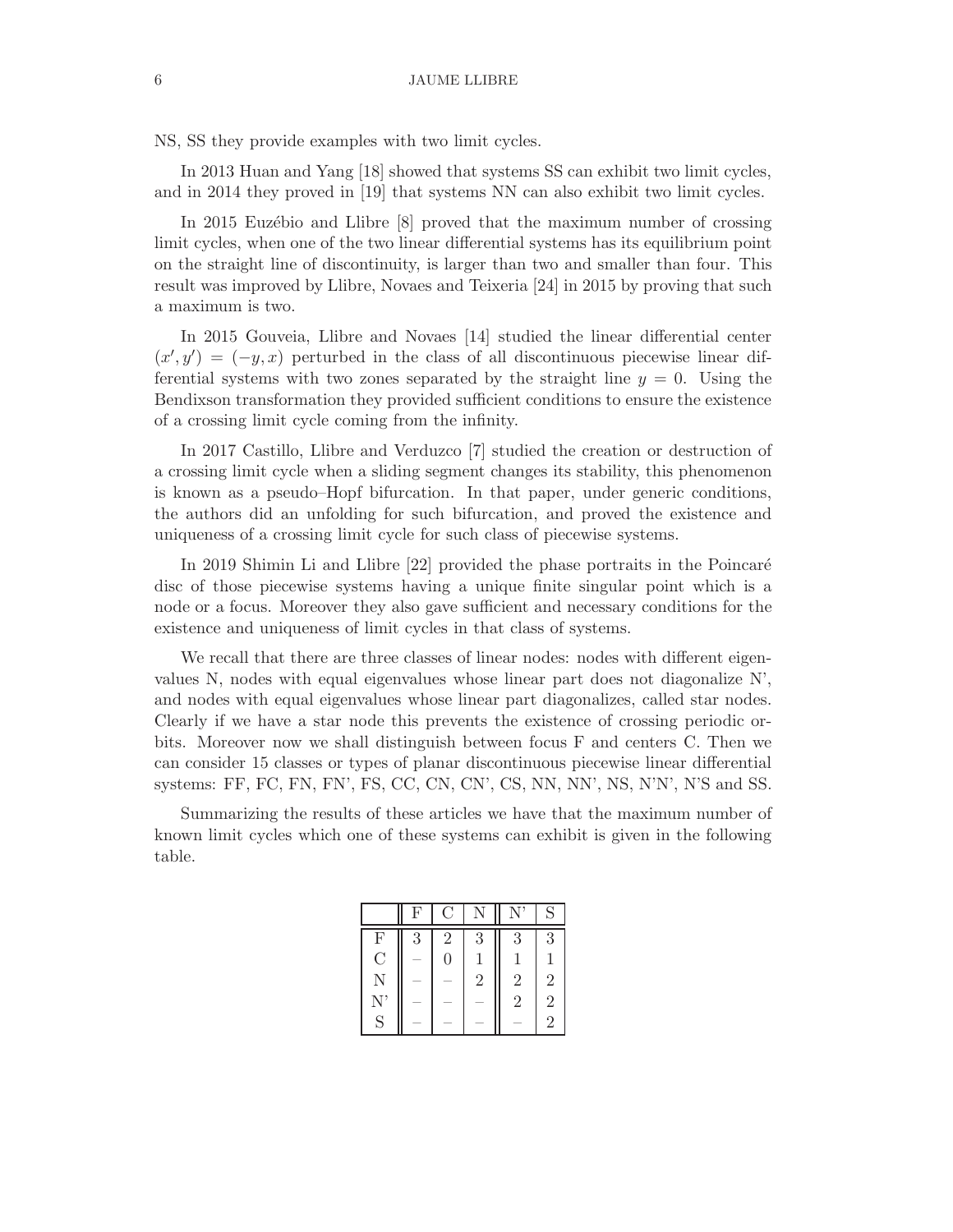But the main open question remains: Is 3 the maximum number of crossing limit cycles which a discontinuous piecewise linear differential systems with a straight line of separation can have?

## 2 Computation of the crossing periodic orbits

We want to recall the four different more usual techniques for computing analytically the periodic solutions of discontinuous piecewise linear differential systems based on the first integrals, or on the Poincaré map, or on the Poincaré map plus the Newton-Kantorovich Theorem, or on the averaging theory or equivalently the Melnikov integral.

## 2.1 Computation of crossing periodic orbits using first integrals

Consider a differential system

.

$$
\dot{x} = f(x), \qquad x \in \Omega \subset \mathbb{R}^n,\tag{2}
$$

where  $\Omega$  is an open subset of  $\mathbb{R}^n$ , and  $f(x) = (f_1(x), \ldots, f_n(x))$  is a  $C^k$  function defined in  $\Omega$  with  $k > 1$ . A first integral of the differential system (2) is a continuous function  $H(x)$  defined in the domain of definition  $\Omega$  of the differential system, which is not constant in any neighborhood, but such that  $H(x)$  is constant on each orbit of the differential system (2). If  $H(x)$  is  $C<sup>1</sup>$  then it is a *first integral* if and only if it satisfies

$$
\frac{dH}{dt} = \frac{\partial H}{\partial x_1} f_1(x) + \ldots + \frac{\partial H}{\partial x_n} f_n(x) = 0,
$$

for all the points  $x \in \Omega$ .

Using the first integrals of the linear differential systems, Llibre and Zhang [31] have proved that the numbers of the previous table, for the discontinuous piecewise linear differential systems in  $\mathbb{R}^2$  formed by two pieces separated by a straight line when at least one of the two linear differential systems is a center, are exactly the maximum number of crossing limit cycles that such systems can exhibit. This result also was proved previously without using the first integrals by Llibre, Novaes and Teixeira in [24].

See also the paper of Llibre and Teixeira [29] for additional examples of computing periodic orbits using first integrals.

#### 2.2 Computation of crossing periodic orbits using Poincaré maps

The use of the Poincaré maps for computing periodic orbits is the most often used method. In fact the methods for computing periodic solutions using the averaging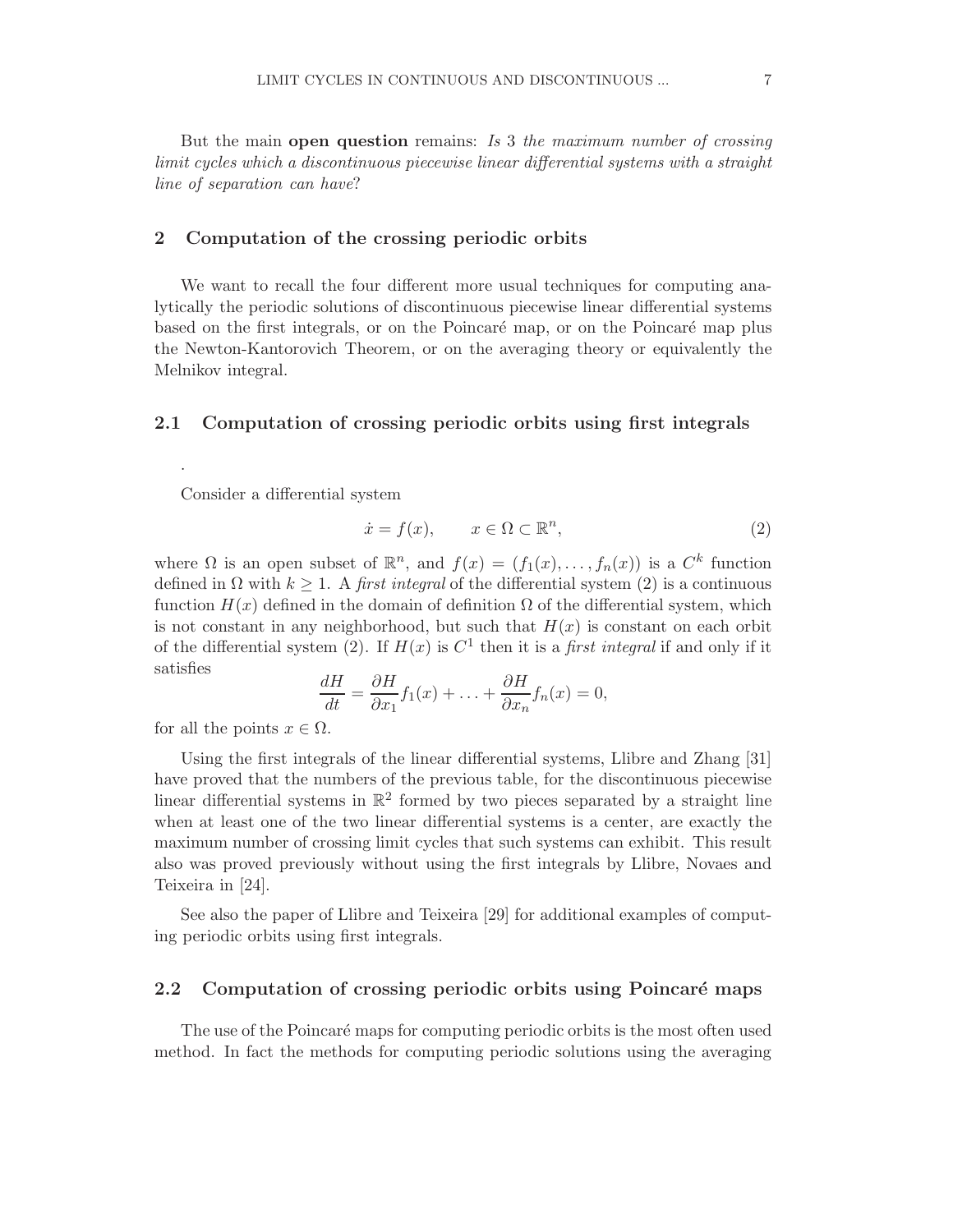theory or equivalently the Melnikov integral are also based on the Poincaré map.

The first proof that there are discontinuous piecewise linear differential systems with two zones separated by a straight line having 3 limit cycles was given for the system  $(2)$ . That proof uses first the Poincaré map, and then the Newton– Kantorovich Theorem.

Let  $B_r(x_0)$  be the points  $x \in \mathbb{R}^n$  such that  $|x - x_0| < r$ , i.e. the open ball with center  $x_0$  and radius r. We denote by  $\overline{B_r(x_0)}$  the closure of  $B_r(x_0)$ . For a proof of the next theorem see [20].

**Theorem 1** (Newton–Kantorovich Theorem). Given a function  $f: C \subset \mathbb{R}^n \to \mathbb{R}^n$ and a convex  $C_0 \subset C$ , assume that f is  $C^1$  in  $C_0$  and that the following assumptions hold:

- (a)  $|Df(z) Df(z')| \le \gamma |z z'|$  for all  $z, z' \in C_0$ , (b)  $|Df(z_0)^{-1}f(z_0)| \leq \alpha$ ,
- (c)  $|Df(z_0)^{-1}| \leq \beta,$

for some  $z_0 \in C_0$ . Consider

$$
h = \alpha \beta \gamma
$$
,  $r_{1,2} = \frac{1 \pm \sqrt{1 - 2h}}{h} \alpha$ .

If  $h \leq 1/2$  and  $B_{r_1}(z_0) \subset C_0$ , then the sequence  $\{z_k\}$  defined by

$$
z_{k+1} = z_k - Df(z_k)^{-1}f(z_k)
$$
 for  $k = 0, 1, ...$ 

is contained in  $B_{r_1}(z_0)$  and converges to the unique zero of  $f(z)$  contained in  $C_0 \cap$  $B_{r_2}(z_0)$ .

Now we shall present the scheme of the proof that the piecewise linear differential system (2) has the three limit cycles of Figure 1. The solution  $(x^+(t), y^+(t))$  of system  $\dot{\mathbf{X}} = A^{+}\mathbf{X}$  which pass through the point  $(1, Y)$  when the time  $t = 0$  is

$$
x^{+}(t) = e^{19t/50} (\cos t - Y \sin t),
$$
  

$$
y^{+}(t) = e^{19t/50} (Y \cos t + \sin t),
$$

The solution  $(x^-(t), y^-(t))$  of system  $\dot{\mathbf{X}} = A^- \mathbf{X}$  which passes through the point  $(1, Y)$  when the time  $t = 0$  is

$$
x^{-}(t) = \frac{1}{15}e^{-t/5} (15 \cos t - 100Y \sin t + 23 \sin t),
$$
  
\n
$$
y^{-}(t) = \frac{1}{750}e^{-t/5} (750Y \cos t - 1150Y \sin t + 377 \sin t).
$$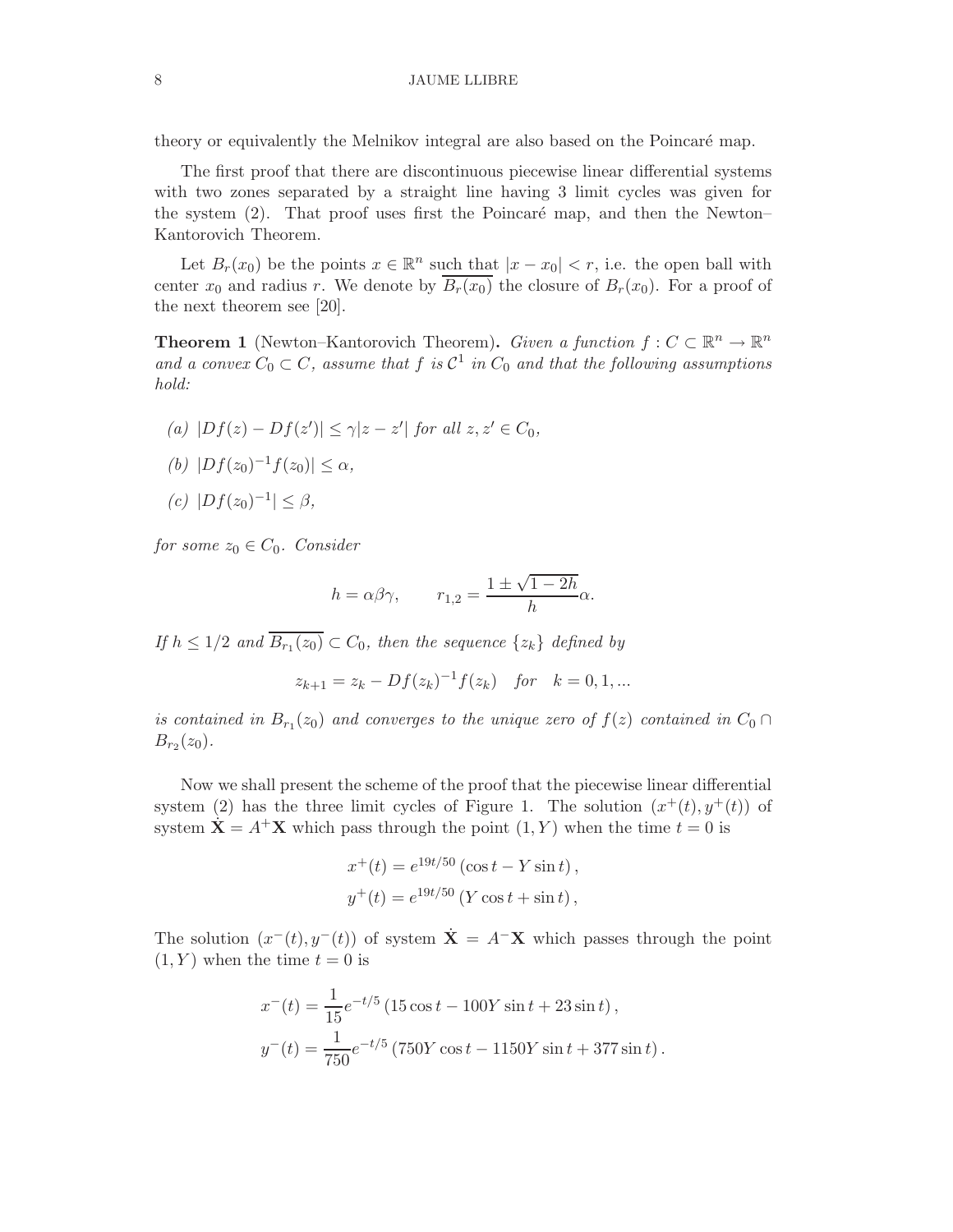Assume that through the point  $(1, Y)$  passes a periodic solution  $(x^+(t), y^+(t)) \cup$  $(x^-(t), y^-(t))$ . Then if  $t^+ > 0$  is the smallest time such that

$$
x^{+}(-t^{+})=1,
$$

and  $t^{-} > 0$  is the smallest time such that

$$
x^-(t^-) = 1,
$$

we have that

$$
y^{+}(-t^{+}) = y^{-}(t^{-}).
$$

Hence a periodic solution of our system is characterized by a solution  $(t^+, t^-, Y)$  of the system

$$
f_1(t^+, t^-, Y) = x^+(-t^+) - 1 = 0,
$$
  
\n
$$
f_2(t^+, t^-, Y) = x^-(t^-) - 1 = 0,
$$
  
\n
$$
f_3(t^+, t^-, Y) = y^+(-t^+) - y^-(t^-) = 0.
$$
\n(3)

So we need to find the solutions  $(t^+, t^-, Y)$  of system (3). We shall prove that there are 3 isolated solutions  $(t_k^+$  $k, t_k^-, Y_k$  for  $k = 1, 2, 3$  of the previous system near

> $t_1^+ = 1.48663280365501727068752016595...,$  $t_1^{\text{+}} = 3.45108332296097156801770033378...$  $Y_1 = 1.68119451051893996990946394580...,$  $t_2^+ = 0.85668322292111353096467693501...$  $t_2 = 3.78234111866076263903523393333...$  $Y_2 = 0.96579985584668225513544927484...,$  $t_3^+ = 0.39178388598443280650466201997...,$  $\frac{1}{t_3}$  = 4.66507269554569223774066305515..,  $Y_3 = 0.61885416518252501376067323768...$

So these 3 solutions will provide the 3 limit cycles of our discontinuous piecewise linear differential system (2). For proving the existence of these 3 isolated solutions of system (3) we shall use the Newton–Kantorovich Theorem. For the complete details of the proof see [27].

## 2.3 Computation of crossing periodic orbits using averaging theory or equivalently the Melnikov integral

The equivalence between the methods based on the averaging theory and the Melnikov integral for finding periodic orbits was proved by Han, Romanovski and Zhang [15].

The next theorem is the first-order averaging theory developed, for computing periodic orbits of discontinuous piecewise differential systems separated by the curve  $h(t, x) = 0$ , by Llibre, Novaes and Teixeira [25], and it can be used for studying the periodic orbits of discontinuous piecewise linear differential systems separated by a straight line.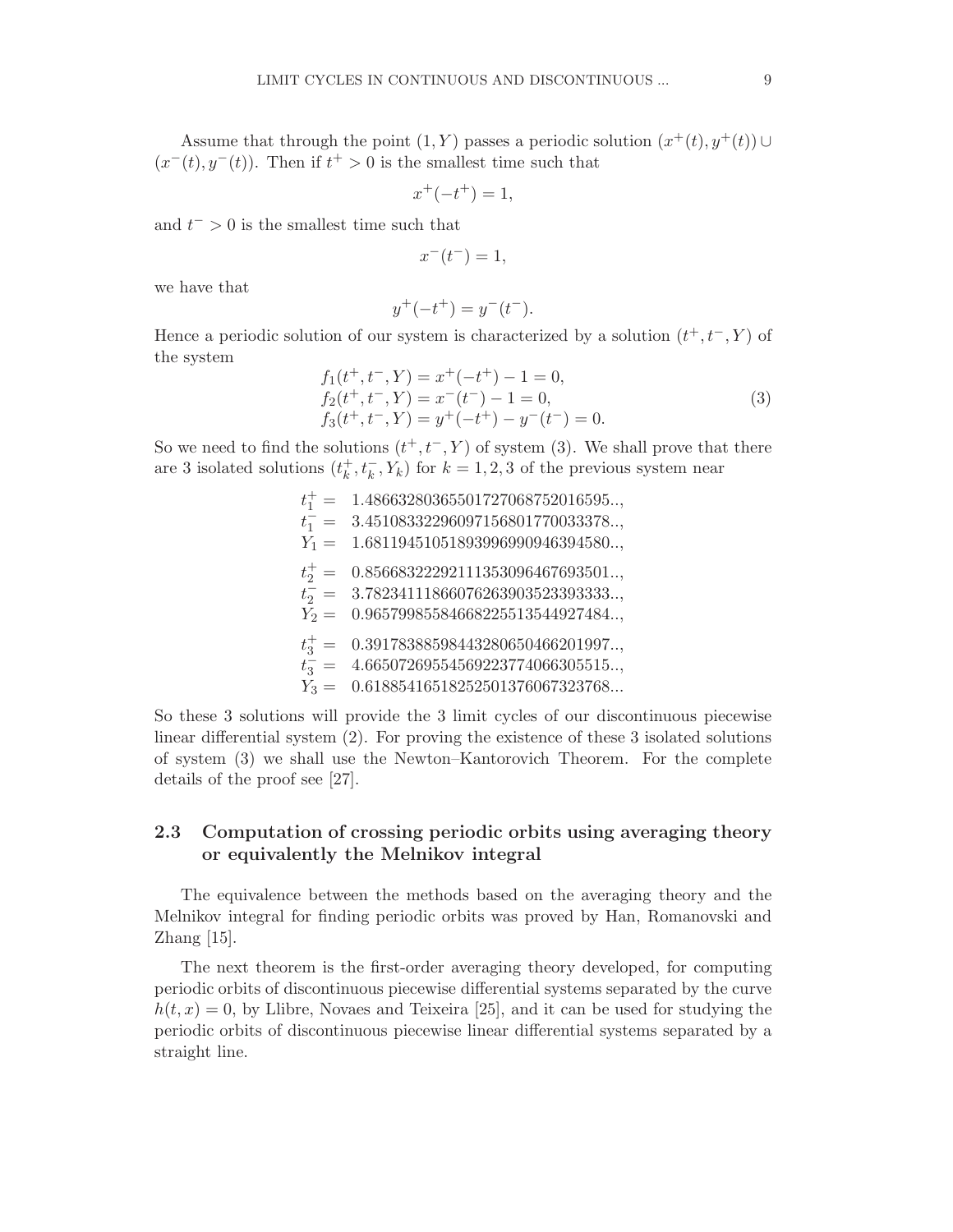Theorem 2. Consider the following discontinuous differential system

$$
x'(t) = \varepsilon F(t, x) + \varepsilon^2 R(t, x, \varepsilon),\tag{4}
$$

with

$$
F(t,x) = F_1(t,x) + sign(h(t,x))F_2(t,x),
$$
  
\n
$$
R(t,x,\varepsilon) = R_1(t,x,\varepsilon) + sign(h(t,x))R_2(t,x,\varepsilon),
$$

where  $F_1, F_2 : \mathbb{R} \times D \to \mathbb{R}^n$ ,  $R_1, R_2 : \mathbb{R} \times D \times (-\varepsilon_0, \varepsilon_0) \to \mathbb{R}^n$  and  $h : \mathbb{R} \times D \to \mathbb{R}$ are continuous functions, T-periodic in the variable t, D is an open subset of  $\mathbb{R}^n$ , h is a  $\mathcal{C}^1$  function having 0 as a regular value, and  $\Sigma_0 = \{0\} \times D \setminus h^{-1}(0)$ .

Define the averaged function  $f: D \to \mathbb{R}^n$  as

$$
f(x) = \int_0^T F(t, x) dt.
$$

We assume

- (i)  $F_1$ ,  $F_2$ ,  $R_1$ ,  $R_2$  and h are locally L-Lipschitz with respect to x;
- (ii) for  $a \in \Sigma_0$  with  $f(a) = 0$ , there exist a neighborhood V of a such that  $f(z) \neq 0$ for all  $z \in \overline{V} \backslash \{a\}$  and  $d_B(f, V, a) \neq 0$ , i.e. the Brouwer degree of f at a is not zero.
- (iii) If  $\partial h/\partial t(t_0, z_0) = 0$  for some  $(t_0, z_0) \in \mathcal{M}$ , then  $(\langle \nabla_x h, F_1 \rangle^2 \langle \nabla_x h, F_2 \rangle^2)(t_0, z_0) >$  $\Omega$ .

Then for  $|\varepsilon| > 0$  sufficiently small, there exists a T-periodic solution  $x(t, \varepsilon)$  of system (4) such that  $x(0, \varepsilon) \to a$  as  $\varepsilon \to 0$ .

We note that if the function  $f(z)$  is  $\mathcal{C}^1$  and the Jacobian of f at a is not zero, then  $d_B(f, V, a) \neq 0$ , see for instance Lloyd [32].

### Acknowledgements

The author is partially supported by the Ministerio de Ciencia, Innovación y Universidades, Agencia Estatal de Investigación grants MTM2016-77278-P (FEDER), the Agència de Gestió d'Ajuts Universitaris i de Recerca grant 2017SGR1617, and the H2020 European Research Council grant MSCA-RISE-2017-777911.

## References

- [1] A. ANDRONOV, A. VITT AND S. KHAIKIN, *Theory of Oscillations*, Pergamon Press, Oxford, 1966 (Russian edition  $\approx$  1930).
- [2] J. C. ARTÉS, J. LLIBRE, J. C. MEDRADO AND M. A. TEIXEIRA, Piecewise linear differential systems with two real saddles, Math. Comput. Simul. 95 (2013), 13–22.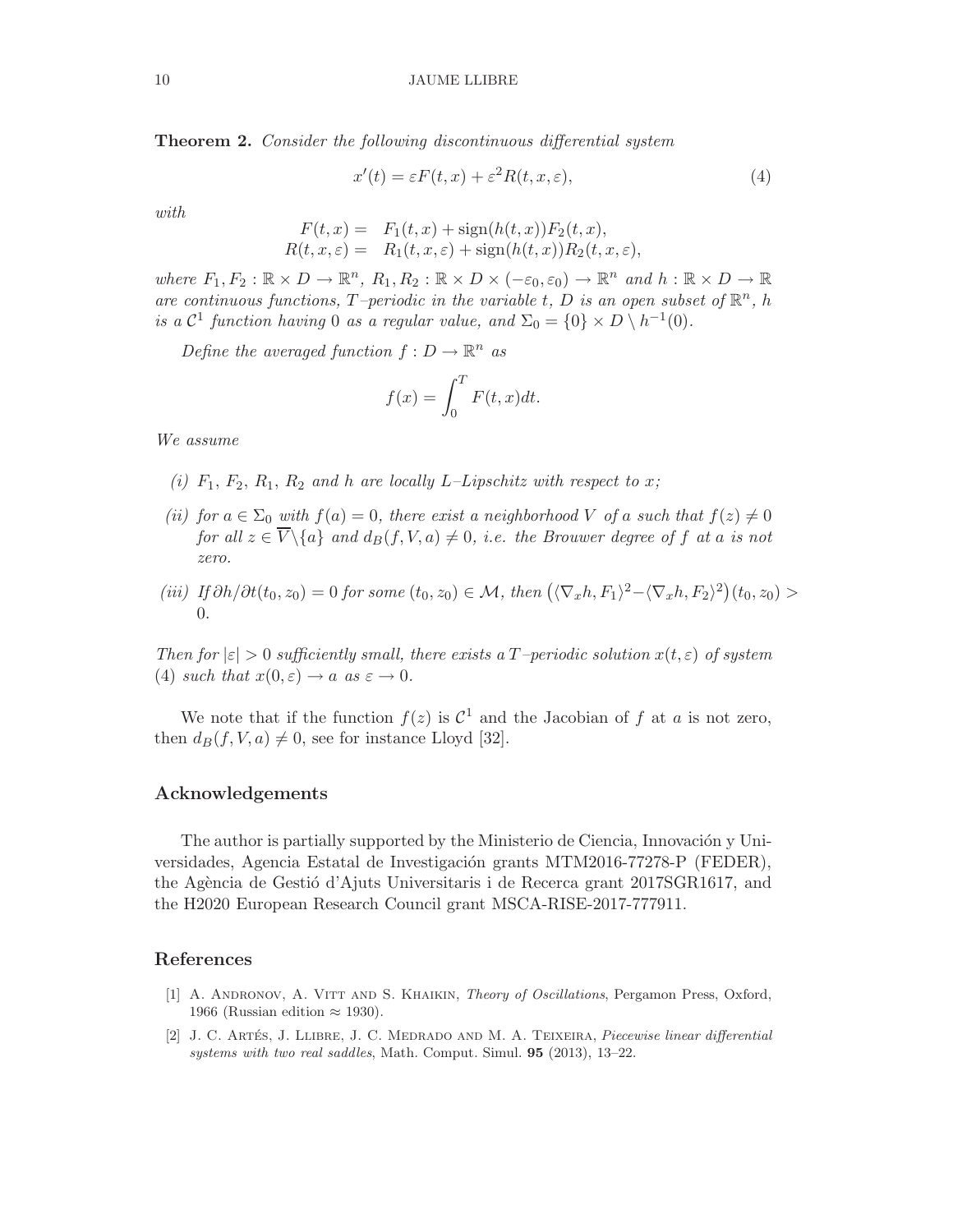- [3] M. DI BERNARDO, C. J. BUDD, A. R. CHAMPNEYS AND P. KOWALCZYK, Piecewise-Smooth Dynamical Systems: Theory and Applications, Appl. Math. Sci., vol. 163, Springer-Verlag, London, 2008.
- [4] D. C. BRAGA AND L. F. MELLO, *Limit cycles in a family of discontinuous piecewise linear* differential systems with two zones in the plane, Nonlinear Dynam. **73** (2013), 1283–1288.
- [5] C. BUZZI, C. PESSOA AND J. TORREGROSA, Piecewise linear perturbations of a linear center, Discrete Contin. Dyn. Syst. 33 (2013), 3915–3936.
- [6] V. CARMONA, F. FERNÁNDEZ-SÁNCHEZ AND D. D. NOVAES, The Lum–Chua conjecture revisited, preprint (2019).
- [7] J. CASTILLO, J. LLIBRE AND F. VERDUZCO, The pseudo–Hopf bifurcation for planar discontinuous piecewise linear differential systems, Nonlinear Dynam. 90 (2017), 1829–1840.
- [8] R. D. EUZÉBIO AND J. LLIBRE, On the number of limit cycles in discontinuous piecewise linear differential systems with two pieces separated by a straight line, J. Math. Anal. Appl. 424 (2015), 475–486.
- [9] A. F. Filippov, Differential equations with discontinuous right–hand sides, translated from Russian. Mathematics and its Applications (Soviet Series), vol. 18, Kluwer Academic Publishers Group, Dordrecht, 1988.
- [10] E. Freire, E. Ponce, F. Rodrigo and F. Torres, Bifurcation sets of continuous piecewise linear systems with two zones, Int. J. Bifurcation and Chaos 8 (1998), 2073–2097.
- [11] E. Freire, E. Ponce and F. Torres, Canonical discontinuous planar piecewise linear systems, SIAM J. Applied Dynamical Systems 11 (2012), 181–211.
- [12] E. Freire, E. Ponce and F. Torres, A general mechanism to generate three limit cycles in planar Filippov systems with two zones, Nonlinear Dynamics 78 (2014), 251–263.
- [13] F. GIANNAKOPOULOS AND K. PLIETE, *Planar systems of piecewise linear differential equations* with a line of discontinuity, Nonlinearity  $14$  (2001), 1611–1632.
- [14] M. R. A. GOUVEIA, J. LLIBRE AND D. D. NOVAES, On limit cycles bifurcating from the infinity in discontinuous piecewise linear differential systems, Appl. Math. Comput. 271 (2015), 365– 374.
- [15] M. Han, V. G. Romanovski and X. Zhang, Equivalence of the Melnikov function method and the averaging method, Qual. Theory Dynam. Sys. 15 (2016), 471–479.
- [16] M. Han and W. Zhang, On Hopf bifurcation in non–smooth planar systems, J. of Differential Equations 248 (2010), 2399–2416.
- [17] S. M. Huan and X. S. Yang, On the number of limit cycles in general planar piecewise systems, Discrete Cont. Dyn. Syst., Series A 32 (2012), 2147–2164.
- [18] S. M. Huan and X. S. Yang, Existence of limit cycles in general planar piecewise linear systems of saddle–saddle dynamics, Nonlinear Anal. 92 (2013), 82–95.
- [19] S. M. Huan and X. S. Yang, On the number of limit cycles in general planar piecewise linear systems of node–node types, J. Math. Anal. Appl. 411 (2014), 340–353.
- [20] E. Isaacson and H. B. Keller, Analysis of numerical methods, John Wiley and Sons, New York, 1966.
- [21] L. Li, Three crossing limit cycles in planar piecewise linear systems with saddle-focus type, Electron. J. Qual. Theory Differ. Equ. 2014, No. 70, pp. 14.
- [22] S. Li and J. Llibre, Phase portraits of piecewise linear continuous differential systems with two zones separated by a straight line, J. Differential Equations 266 (2019), 8094–8109.
- [23] J. LLIBRE, D. D. NOVAES AND M. A. TEIXEIRA, Limit cycles bifurcating from the periodic orbits of a discontinuous piecewise linear differential center with two zones, Int. J. Bifurcation and Chaos 25 (2015), 1550144, pp. 11.